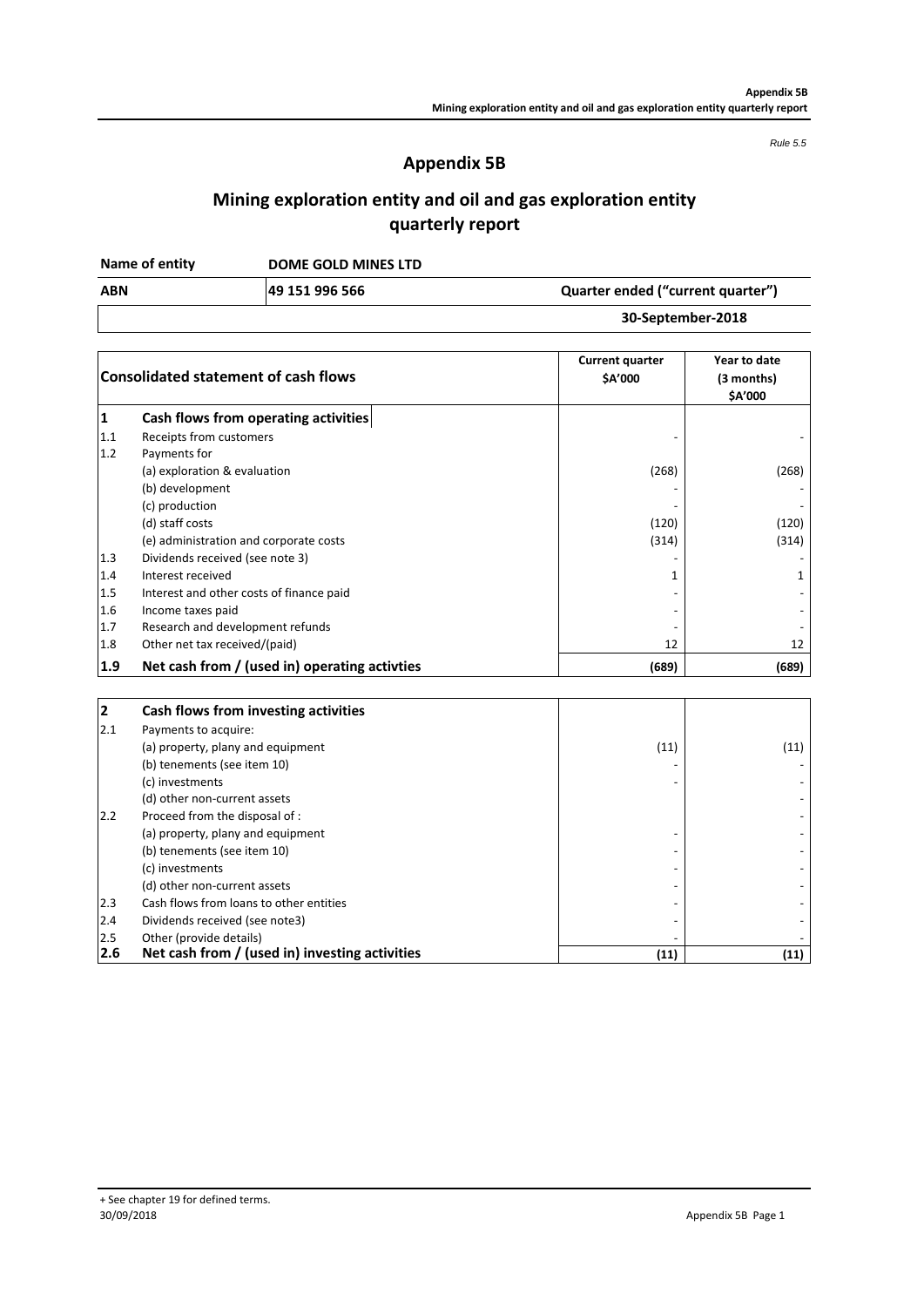### **Appendix 5B**

**Mining exploration entity and oil and gas exploration entity quarterly report**

| <b>Consolidated statement of cash flows</b> |                                                                            | <b>Current quarter</b><br><b>SA'000</b> | Year to date<br>(3 months)<br><b>SA'000</b> |
|---------------------------------------------|----------------------------------------------------------------------------|-----------------------------------------|---------------------------------------------|
| 3                                           | Cash flows from financing activities                                       |                                         |                                             |
| 3.1                                         | Proceeds from issues of shares                                             |                                         |                                             |
| $3.2$                                       | Proceeds from issues of convertible notes                                  |                                         |                                             |
| 3.3                                         | Proceeds from exercise of share options                                    |                                         |                                             |
| 3.4                                         | Transaction costs related to issue of shares, convertible notes or options |                                         |                                             |
| $3.5$                                       | Proceeds from borrowings                                                   |                                         |                                             |
| 3.6                                         | Repayment of borrowings                                                    | (45)                                    | (45)                                        |
| $3.7$                                       | Transaction costs related to loans and borrowings                          |                                         |                                             |
| 3.8                                         | Dividends paid                                                             |                                         |                                             |
| 3.9                                         | Other - issue expenses paid                                                |                                         |                                             |
| 3.10                                        | Net cash from / (used in) financing activities                             | (45)                                    | (45)                                        |

| 4    | Net increase/ (decrease) in cash and cash equivalents for the   |       |       |
|------|-----------------------------------------------------------------|-------|-------|
|      | period                                                          |       |       |
| 4.1  | Cash and cash equivalents at beginning of period                | 1.005 | 1,005 |
| 14.2 | Net cash from / (used in) operating activities (item 1.9 above) | (689) | (689) |
| 14.3 | Net cash from / (used in) investing activities (item 2.6 above) | (11)  | (11)  |
| 4.4  | Net cash from / (used in) financing activities (item 3.10above) | (45)  | (45)  |
| 14.5 | Effect of movement in exchange rates on cash held               | 0     | 0     |
| 4.6  | Cash and cash equivalent at end of period                       | 260   | 260   |

| 15  | Reconciliation of cash and cash equivalent                     | <b>Current quarter</b><br><b>SA'000</b> | <b>Previous quarter</b><br><b>SA'000</b> |
|-----|----------------------------------------------------------------|-----------------------------------------|------------------------------------------|
| 5.1 | <b>Bank balances</b>                                           | 41                                      | 86                                       |
| 5.2 | Call deposits                                                  | 219                                     | 919                                      |
| 5.3 | Bank overdrafts                                                |                                         |                                          |
| 5.4 | Other (provide details)                                        |                                         |                                          |
|     | Cash and cash equivalents at end of quarter (should equal item |                                         |                                          |
| 5.5 | 4.6 above)                                                     | 260                                     | 1,005                                    |

| Payments to directors of the entity and their associates<br>-6                                        |               |
|-------------------------------------------------------------------------------------------------------|---------------|
|                                                                                                       | <b>SA'000</b> |
| Aggregate amount of payments to these parties included in item 1.2                                    | 36            |
| Aggregate amount of repayment of borrowings to these parties included in item 3.6                     |               |
| Included below any explanation necessary to understand the transactions included in items 6.1 and 6.2 |               |
|                                                                                                       |               |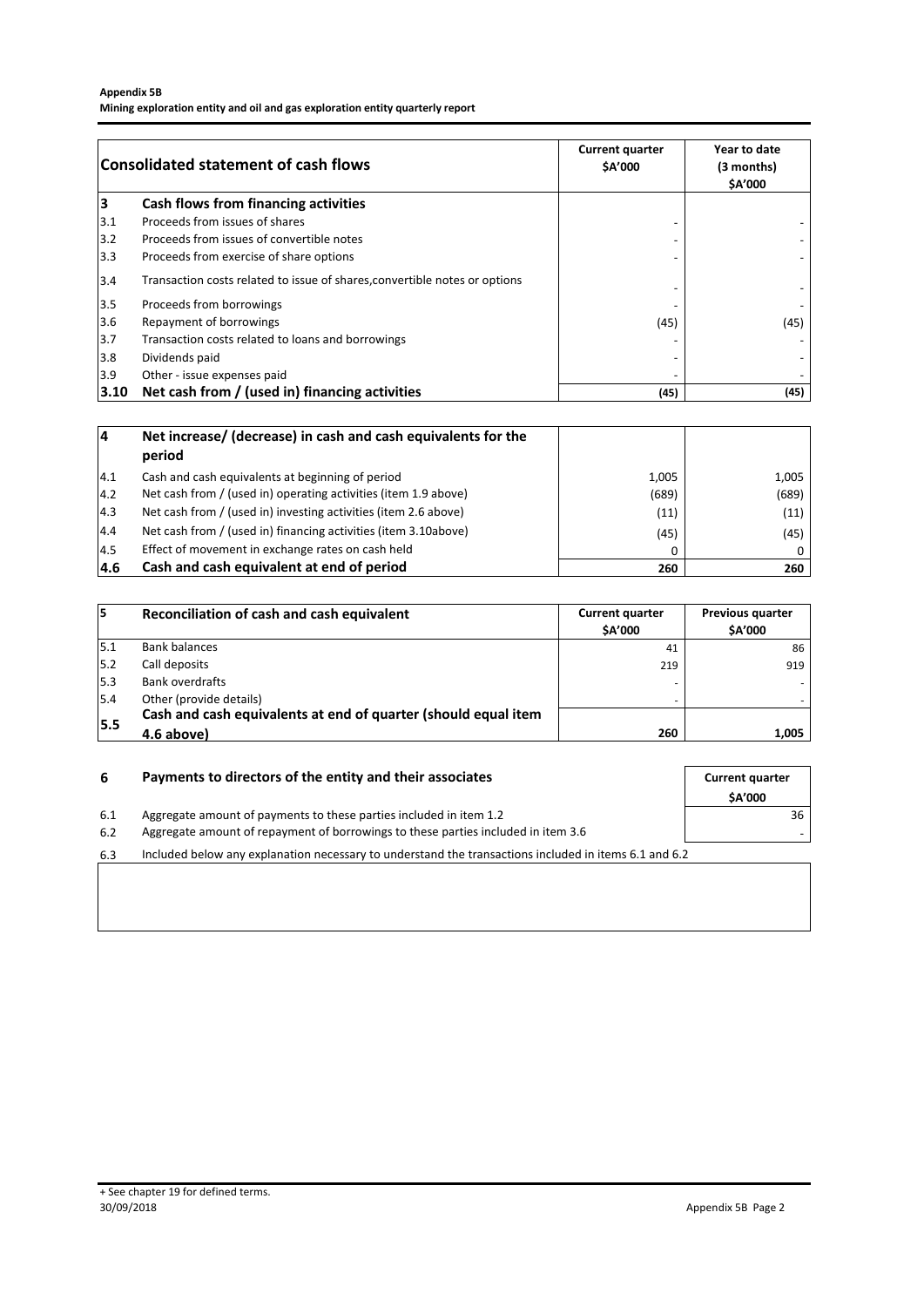## **Payments to related entities of the entity and their associates The Source of Current quarter**

7.1 Aggregate amount of payments to these parties included in item 1.2

7.2 - Aggregate amount of cash flow from loans to these parties included in item 2.3

7.3 Included below any explanation necessary to understand the transactions included in items 7.1 and 7.2

| 8   | <b>Financing facilities available</b>                          | <b>Total facility amount</b>    | Amount drawn              |
|-----|----------------------------------------------------------------|---------------------------------|---------------------------|
|     | Add notes as necessary for an understanding of<br>the position | at quarter end<br><b>SA'000</b> | at quarter end<br>\$A'000 |
| 8.1 | Loan facilities                                                | 4,600                           | 428                       |
| 8.2 | Credit standby arrangements                                    | $\overline{\phantom{0}}$        |                           |
| 8.3 | Other (please specify)                                         | -                               |                           |

8.4

Included below a description of each facility above, including the lender, interest rate and whether it is secured or unsecured. If any additional facilities have been entered into or are proposed to be entered into after quarter end, include details of those facilities as well.

Lender: Luxury Enterprises Ltd 5% unsecured loan \$1m loan facility

Lender: Tiger Ten Investment Ltd 5% unsecured loan \$3.5m loan facility Lender: Mr Tadao Tsubata 5% unsecured loan \$100K loan facility

| و             | <b>Estimated Cash outflow for next quarter</b> | <b>SA'000</b>            |
|---------------|------------------------------------------------|--------------------------|
| 9.1           | Exploration and evaluation                     | 50                       |
| $ 9.2\rangle$ | Development                                    |                          |
| $ 9.3\rangle$ | Production                                     | $\overline{\phantom{a}}$ |
| 9.4           | Staff costs                                    | 50                       |
| 9.5           | Administration and corporate costs             | 50                       |
| 9.6           | Other (provide details if material)            |                          |
| 9.7           | <b>Total estimated cash outflow</b>            | 150                      |

**\$A'000**